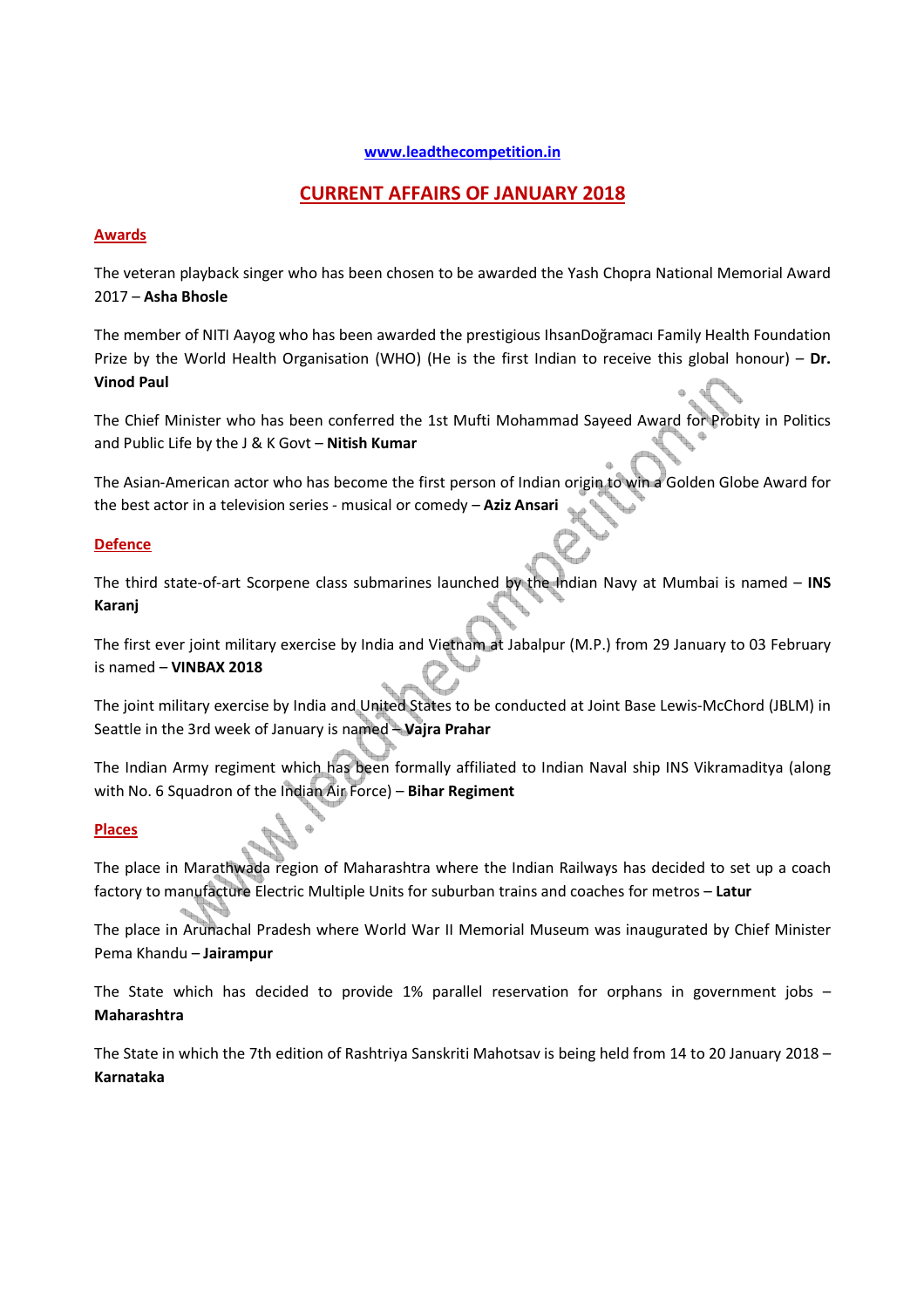The suburban railway station of Central Railways which has entered the Limca Book of Records for having an all-woman staff six months after it had become the first railway station in the country to be run by an allwoman staff – **Matunga** 

The Indian State which has banned the manufacture, distribution, sale, purchase, display and advertisement of e-cigarettes – **Bihar** 

The country which has decided to use the Chinese currency Yuan for its bilateral trade with China – **Pakistan**

The two middle-eastern countries which decided to introduce 5% VAT for the first time from 01 Jan 2018 – **UAE and Saudi Arabia**

The venue of 105th Indian Science Congress to be held from Mar 18 to 22 (the event was originally scheduled at Osmania University in January 2018) – **Manipur University, Imphal**

The north-eastern State which has been declared ODF (Open Defecation Free) becoming the second in the region after Sikkim – **Arunachal Pradesh**

## **Persons**

The new Chief Election Commissioner of India who has taken over from Shri Achal Kumar Jyoti – **Om Prakash Rawat**

The former Chief Minister of Gujarat who has been appointed as the Governor of Madhya Pradesh – **Smt Anandiben Patel**

The new Chairman of Indian Space Research Organisation who has been chosen to take over from 15 Jan 18 – **Shri Kailasavadivoo Sivan**

The Oscar winning music director who has been chosen the brand ambassador of Sikkim by the State Govt – **AR Rahman**

The Indian powerlifter and world champion who passed away in a road accident on 07 Jan – **Saksham Yadav**

The American astronaut and the first person in the world to fly six space missions and the ninth person to walk on moon who passed away on 05 Jan – **John Watts Young**

## **Sports**

The host country of 2018 Women's World T20 cricket tournament as announced by ICC – **West Indies**

The Indian cricketer who has been banned by the BCCI for five months on the grounds of doping violation – **Yusuf Pathan**

The 21-year old sportsperson from Manali who has become the first Indian to win an international medal in skiing by winning a Bronze medal in the slalom race category at the Palandoken Ski Centre, in Erzurum in Turkey – **Aanchal Thakur**

The New Zealand cricketer who has become the first in the world to score 3 centuries in international T20 matches (He scored the centuries against India, Bangladesh and West Indies) – **Colin Munro**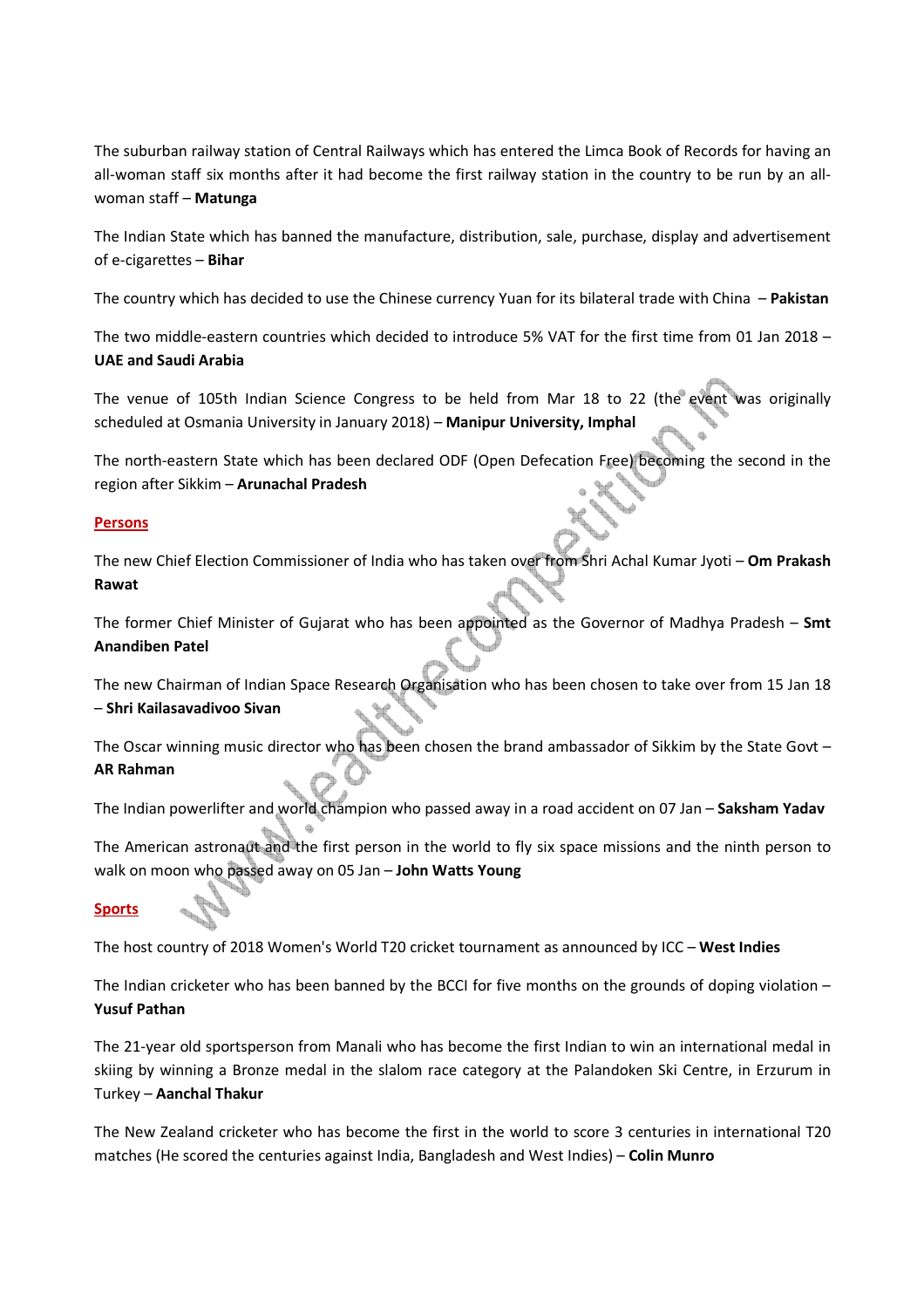The team which has won the Ranji Trophy 2017-18 season defeating Delhi in the finals at Holkar Stadium, Indore – **Vidarbha**

#### **Themes**

The theme of 48th Annual Meeting of World Economic Forum held in Davos, Switzerland from 23 to 26 January 2018 – **Creating a Shared Future in a Fractured World** 

The theme of 5-day National Youth Festival organised by the Ministry of Youth Affairs & Sports, Govt. of India in collaboration with State Govt. of Uttar Pradesh at Gautam Buddha University, Gautam Budh nagar, Greater Noida from 12th to 16th January, 2018 – **Sankalp se Siddhi** 

The theme of the official emblem of West Bengal which has been designed by Ms. Mamta Banerjee and unveiled recently – **Biswa Bangla**

#### **Miscellaneous**

The indigenous aircraft designed and developed by CSIR - National Aeronautics Laboratories (NAL) which made its maiden flight in Bengaluru is named – **SARAS PT1N**

The private sector bank which has become the first Indian bank to cross Rs. 5 trillion in market capitalisation at BSE – **HDFC Bank**

The App launched by Ministry of Railways for monitoring and managing freight business using Geographic Information System Views and Dashboard is named – **SFOORTI (Smart Freight Operation Optimisation and Real Time Information**

The online portal launched by Ministry of Women and Child Development intended to serve as a one-point platform where women can easily access details of over 350 central and state schemes is named – **NARI (National Repository of Information for Women)**

## **Crystal Awards by World Economic Forum**

**Cate Blanchett**, for her leadership in raising awareness of the refugee crisis.

**Sir Elton John**, for his leadership in the fight against HIV/AIDS

**Shah Rukh Khan**, for his leadership in championing children's and women's rights in India

## **2018 Blind Cricket World Cup**

Held in - **Pakistan and UAE**

Held from - 08 to 20 Jan 18

Winners - **India**

Runners-up - **Pakistan**

Finals played at - Sharjah Cricket Stadium

Participants - India, Pakistan, Bangladesh, Nepal, Sri Lanka, Australia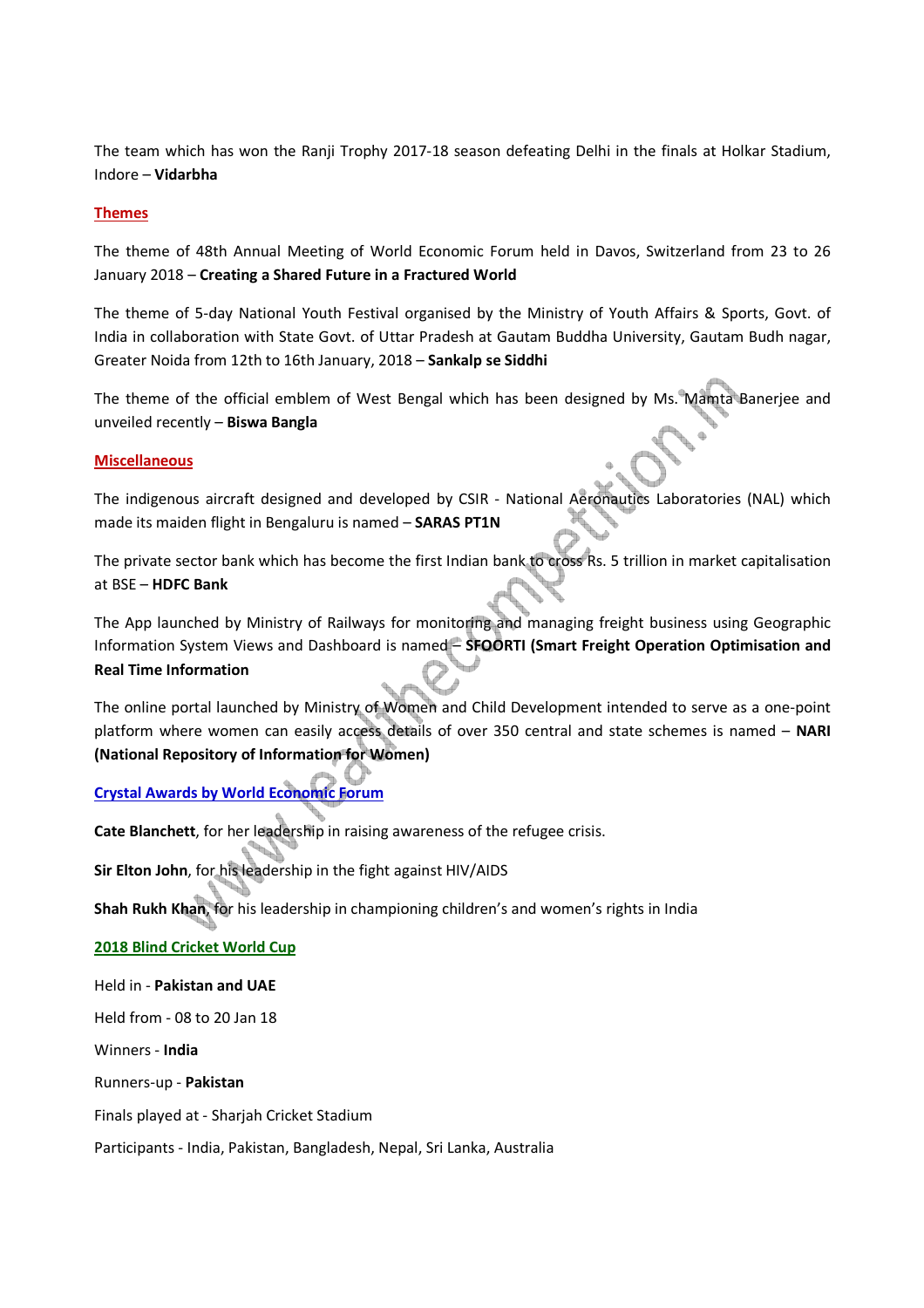## **ICC Awards 2017**

Sir Garfield Sobers Trophy for ICC Men's Cricketer of the Year - **Virat Kohli** (India)

Men's Test Cricketer of the Year - **Steve Smith** (Australia)

Men's ODI Cricketer of the Year - **Virat Kohli** (India)

Men's Emerging Cricketer of the Year - **Hasan Ali** (Pakistan)

Men's Associate Cricketer of the Year - Rashid Khan (Afghanistan)

Men's T20 Performance of the Year - Yuzvendra Chahal (6-25 v England) (India)

David Shepherd Trophy for ICC Umpire of the Year - Marais Erasmus

ICC Spirit of Cricket - Anya Shrubsole (England)

Women's Test Cricketer of the Year: **Ellyse Perry** (Australia)

Women's ODI Cricketer of the Year: **Amy Satterthwaite** (New Zealand)

Women's T20I Cricketer of the Year: Beth Mooney (Australia)

Women's Emerging Player of the Year: Beth Mooney (Australia)

#### **iCreate**

**iCreate**: International Centre for Entrepreneurship and Technology

**Inaugurated by** - Indian PM Narendra Modi and Israel PM Benjamin Netanyahu

**Inaugurated at** - Dev Dholera near Ahmedabad

**Joint venture of** - Gujarat Mineral Development Corporation Limited (GMDC) and Gujarat Entrepreneurship and Venture Promotion Foundation (GEVPF)

**Aim** - To provide technology and assistance to the innovative and imaginative minds in their entrepreneurial journey.

**Advisory board** - Dilip Shanghvi, MD, Sun Pharmaceutical Industries Limited, Uday Kotak, Executive Vice Chairman and MD of Kotak Mahindra Bank, Narayan Murthy, Infosys co-founder and Professor Jagdish Bhagwati

**Functioning** - iCreate provides 13-week grooming program to equip an individual with the right skill and tools required in the entrepreneurial world. At the end of this, the participants have the option to pitch their idea for further development. The proposals are evaluated by an independent panel and selected subsequently. Financial assistance up to Rs 50,000 is provided by the venture for few deserving pitches.

**Open to** - Students, existing entrepreneurs, traders, small sized businessmen.

#### **63rd Filmfare Awards**

Best Actor (Male): **Irrfan Khan** for Hindi Medium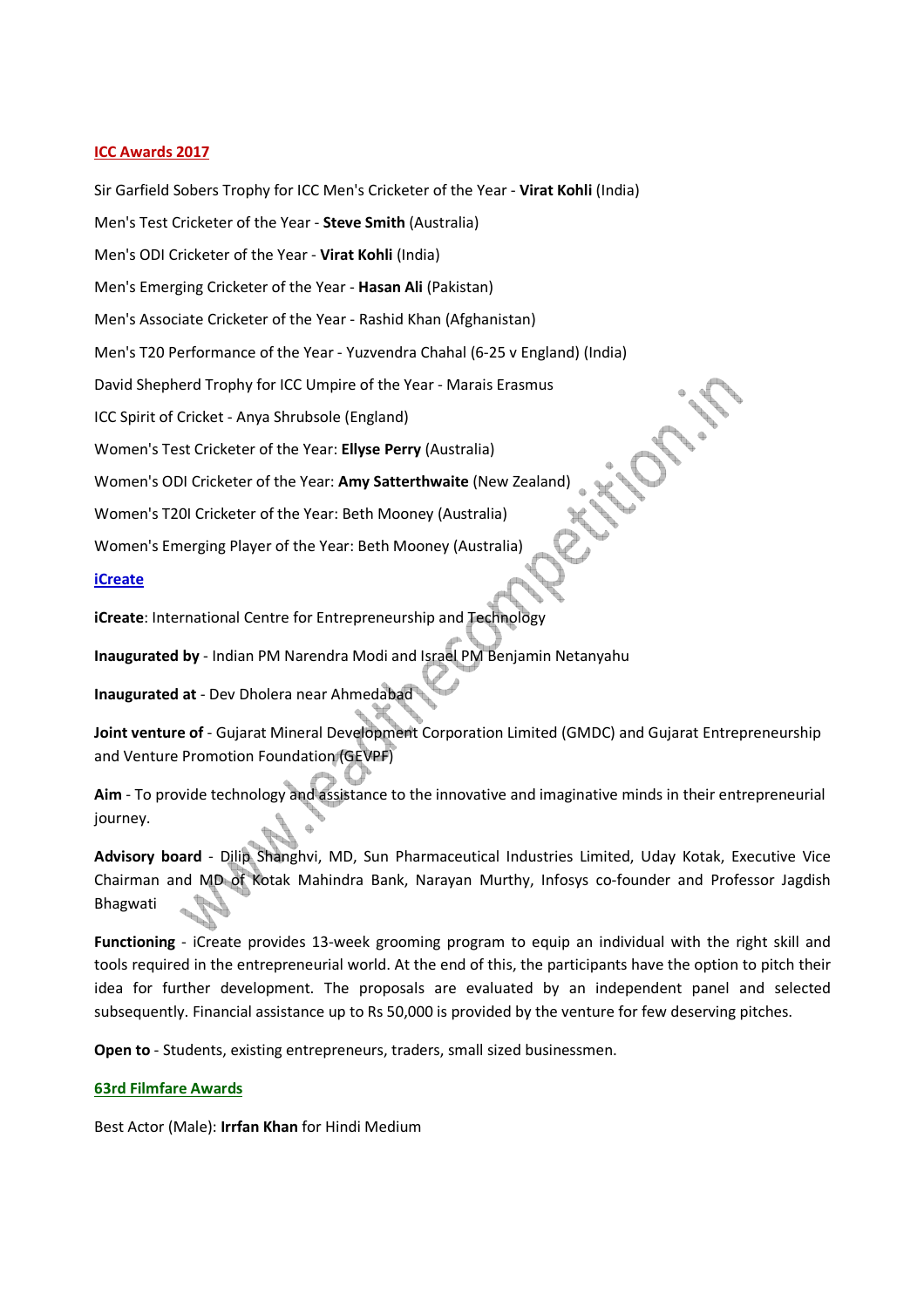Best Actor (Female): **Vidya Balan** for Tumhari Sulu Best Film: **Hindi Medium** Best Director: **Ashwiny Iyer Tiwari** for Bareilly ki Barfi Filmfare Critics Award for Best Film: **Newton** Filmfare Critics Award for Best Actor (Male): **Rajkummar Rao** for Trapped Filmfare Critics Award for Best Actor (Female): **Zaira Wasim** for Secret Superstar Best Debut Director: **Konkona Sen Sharma** for A Death in the Gunj Best Dialogue: **Hitesh Kewaliya** for Shubh Mangal Saavdhan Best Screenplay: **Shubhashish Bhutiani** for Mukti Bhawan Best Story: **Amit V Masurkar** for Newton Best Actor in a Supporting Role (Male): **Rajkummar Rao** for Bareilly ki Barfi Best Actor in a Supporting Role (Female): **Meher Vij** for Secret Superstar Filmfare Lifetime Achievement Award: **Mala Sinha** and **Bappi Lahiri** Best Music Director: **Pritam** for Jagga Jasoos Best Lyricist: **Amitabh Bhattacharya** for Ullu ka Pattha from Jagga Jasoos Best Playback Singer (Male): **Arijit Singh** for Roke na ruke naina from Badrinath ki Dulhania Best Playback Singer (Female): **Meghna Mishra** for Nachdi Phira from Secret Superstar **Jagga Jasoos** and **Secret Superstar** received the most nominations :10. **Outstanding Parliamentarian Awards** Dr. Najma Heptullah for 2013 Shri Hukumdev Narayan Yadav for 2014 Shri Ghulam Nabi Azad for 2015

Shri Dinesh Trivedi for 2016

Shri Bhartruhari Mahtab for 2017

**Australian Open 2018**

| Title                  | Winner                         | Runner-up                 |
|------------------------|--------------------------------|---------------------------|
| Men's Singles          | Roger Federer (Switzerland)    | Marin Cilic (Croatia)     |
| <b>Women's Singles</b> | Caroline Wozniacki (Denmark)   | Simona Halep (Romania)    |
| Mens's Doubles         | Oliver Marach (Austria) and    | Juan Sebastian Cabal and  |
|                        | Mate Pavic (Croatia)           | Robert Farah (Colombia)   |
| <b>Women's Doubles</b> | Timea Babos (Hungary) and      | Ekaterina Makarova and    |
|                        | Kristina Mladenovic (France)   | Elena Vesnina (Russia)    |
| <b>Mixed Doubles</b>   | Gabriel Dabrowski (Canada) and | Timea Babos (Hungary) and |
|                        | Mate Pavic (Crotia)            | Rohan Bopanna (India)     |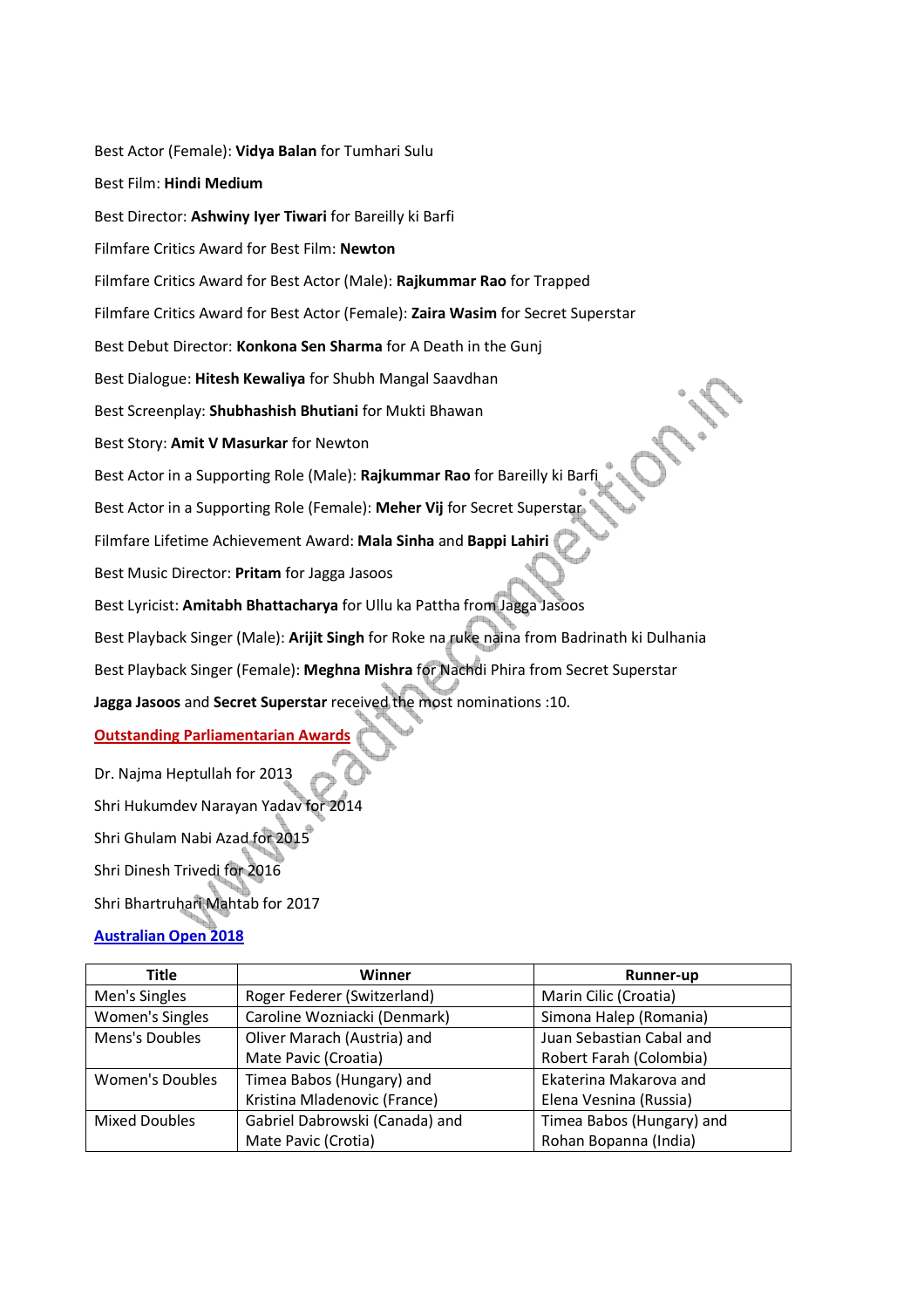Note: Roger Federer won his 20th title and is currently the winner of maximum Grand Slam men's singles titles.

#### **Republic Day Awards 2018**

Best Marching Contingent among the three service: **Punjab Regiment**

Best Marching Contingent among the para-miliraty and other auxiliary forces: **Indo-Tibetan Border Police**

Best State Tableau: First Prize - **Maharashtra** (Coronation of Shivaji); Second Prize - **Assam** (Traditional masks and sastras); Third Prize - **Chhattisgarh** (Ramgarh's ancient amphitheatre along with artistes performing dance, based on Kalidasa's Meghadootam.

Best Tableau among Union Ministries/Departments: **Ministry of Youth Affairs and Sports** for depicting 'Khelo India'.

School children items: First Prize - **South Central Zone Cultural Centre**, Nagpur (Maharashtra) performing 'Baredi Dance' from Madhya Pradesh.

School children items: Consolation Prizes - North East Zone Cultural Centre, Dimapur (Nagaland) and Oxford Foundation School, Najafgarh, Delhi for performing Sangrai Mog Dance of Tripura and Shikshit Bharat, Shashakt Bharat dance respectively.

**New Programmes by Ministry of Science and Technology - Science and Engineering Board**

## **Teacher Associateship for Research Excellence (TARE):**

**Aim**: To tap the latent potential of faculty working in state universities, colleges and private academic institutions who are well trained but have difficulty in pursuing their research due to varied reasons including lack of facilities, funding and guidance.

**How**: By facilitating mobility of such faculty members to carryout research in well-established public funded institution such as IITs, IISc, IISERS and other National Institutions (NITs, CSIR, ICAR, ICMR labs, etc) and Central Universities located preferably nearer to the institution where the faculty member is working.

**How many**: Up to 500 TAs will be supported under this scheme.

## **Overseas Visiting Doctoral Fellowship**

**Aim**: To enhance the international mobility of Indian research students in order to create a talented pool of globally trained manpower.

**How**: By offering opportunities for PhD students admitted in the Indian institutions for gaining exposure and training in overseas universities / institutions of repute and areas of importance to country for period up to 12 months during their doctoral research. The selected fellows will be paid a monthly fellowship amount equivalent to US \$ 2000, one-time Contingency / Preparatory allowances of Rs. 60,000/- to cover visa fee, airport transfer charges, medical insurance etc.

**How many**: Upto 100 PhD students.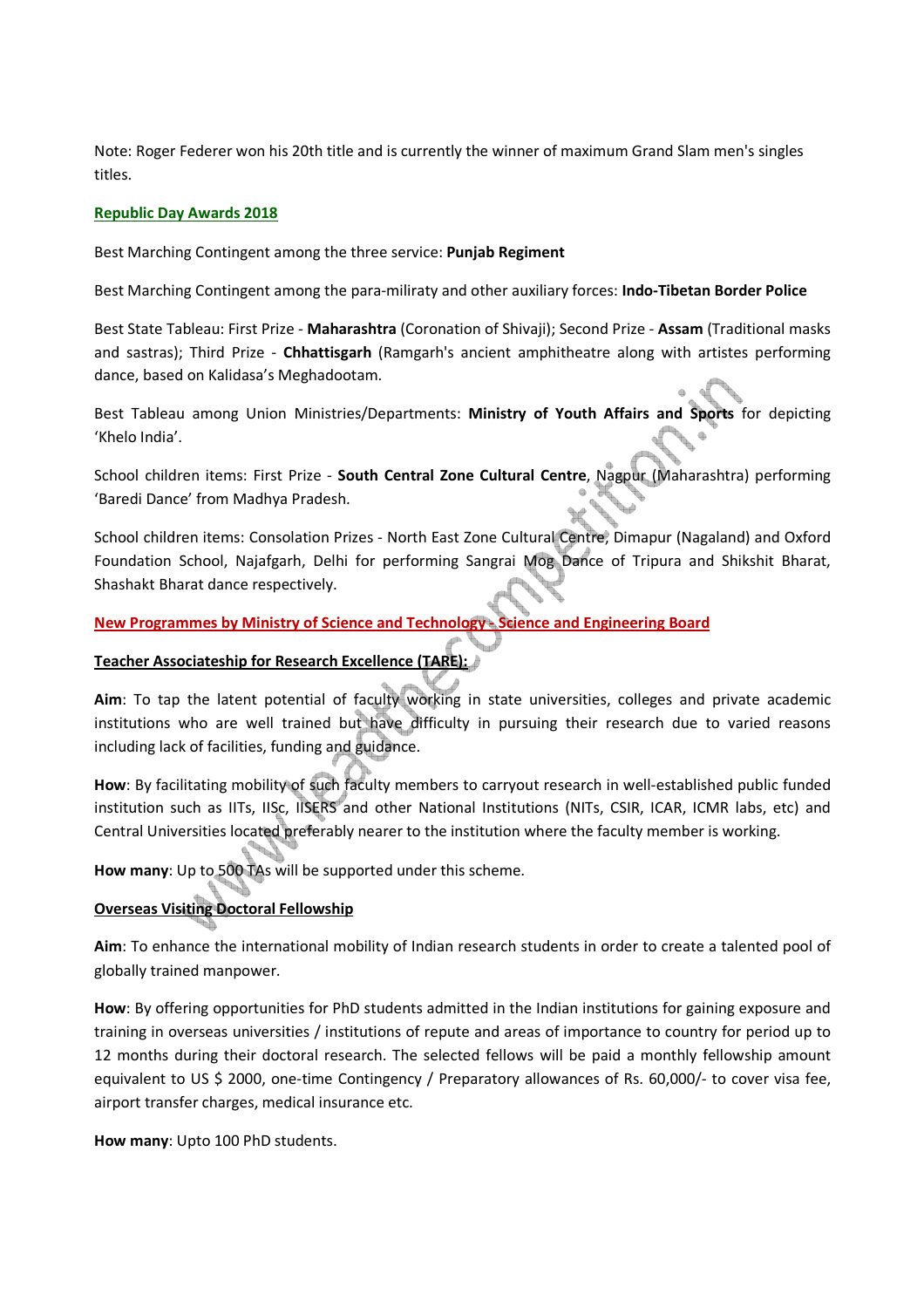#### **SERB Distinguished Investigator Award (DIA)**

**Aim**: To recognize and reward Principal Investigators (PIs) of SERB/DST projects who have performed remarkably well.

**Brief details**: DIA is a one-time career award devised to specifically cater to the younger scientists who have not received any other prestigious awards or fellowships. The award carries a fellowship of Rs. 15,000/- p.m. and an optional research grant for three years, based on peer review of the project proposal submitted.

**AWSAR (Augmenting Writing Skills for Articulating Research)** of National Council of Science and Technology Communication (NCSTC), DST

**Aim**: To encourage, empower and endow popular science writing through newspapers, magazines, blogs, social media, etc. by young PhD Scholars and Post-Doctoral Fellows during the course of their higher studies and research pursuits.

**Brief details**: AWSAR carries monetary incentive of Rs.10,000/- each for 100 best entries from PhD scholars in a year along with a Certificate of Appreciation besides getting the story published/projected in mass media. In addition, three leading stories from the selected hundred would also be awarded cash prize of Rs.1,00,000/-, Rs.50,000/- and Rs.25,000/- respectively. Further, twenty entries would be selected from articles submitted exclusively by Post-Doctoral Fellows relating to their line of Research for monetary incentive of Rs.10,000/- each and the most outstanding story to be given a cash prize of Rs.1,00,000/-.

## **Padma Awards 2018**

#### **Padma Vibhushan**

Art-Music : 1. **Shri Illaiyaraja**, 2. **Shri Ghulam Mustafa Khan**

Literature and Education : **Shri Prameswaran Parameswaran**

## **Padma Bhushan**

Sports - Billiards/Snooker : **Shri Pankaj Advani**

Sports - Cricket : **Shri Mahedra Singh Dhoni**

Public Affairs: **Shri Alexander Kadakin (Russia)**

Others - Spiritualism : **Shri Philipose Mar Chrysostom**

Others - Archaeology : **Shri Ramachandran Nagaswamy**

Art - Painting: **Shri Laxman Pai**

Literature and Education : **Shri Ved Prakash Nanda**

Art - Music: **Shri Arvind Parikh**

Art - Music: **Ms. Sharda Sinha**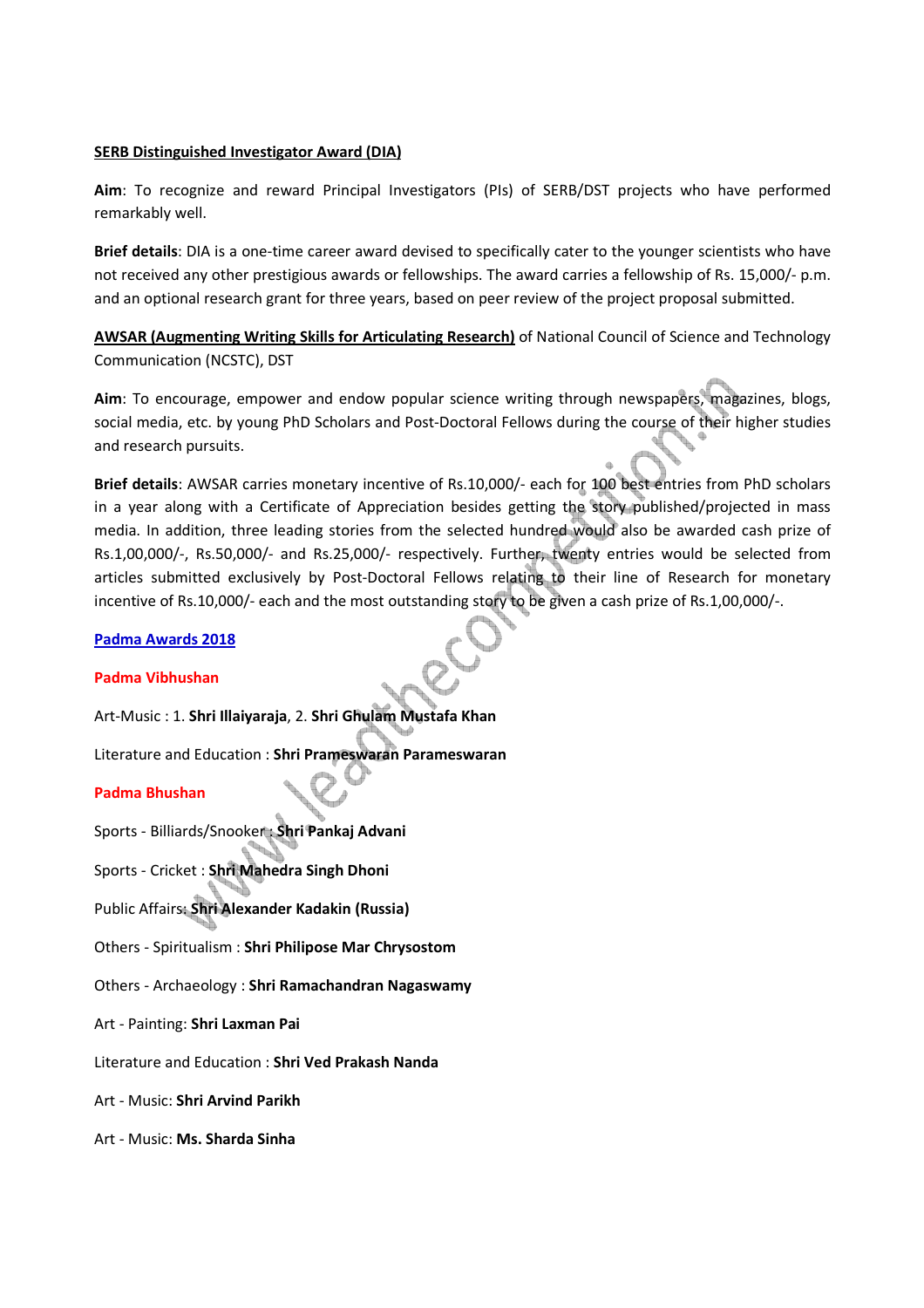#### **Padma Shri**

**Art-Music**: 1. Shri Mohan Swaroop Bhatia 2. Shri Vijay Kichlu 3. Ms. Vijayalakshmi Navaneethakrishnan 4. Shri R Sathyanarayana 5. Shri Ibrahim Sutar 6. Shri Rudrapatnam Narayanaswamy Tharanathan (Duo)

**Art-Dance**: 1. Shri Ramli Bin Ibrahim (Malaysia)

**Art-Cinema**: 1. Shri Sisir Purushottam Mishra

**Art-Painting:** 1. Shri Bhajju Shyam

**Art-Sculpture:** 1. Shri Pravakara Maharana; 2. Shri I Nyoman Nuarta (Indonesia)

**Art-Weaving** : 1. Ms. Langpoklakpam Subadani Devi; 2. Shri Gobaradhan Panika

**Art-Lyrics**: 1. Shri Doddarange Gowda

**Art-Acting** : 1. Shri Manoj Joshi

**Art:** 1. Shri Pran Kishore Kaul; 2. Shri Baba Yogendra

**Trade and Industry**: 1. Shri Jose Ma Joey Concepcion III (Philippines); 2. Shri Rameshwarlal Kabra

**Civil Service**: 1. Shri S S Rathore

**Literature and Education**: 1. Shri Prafulla Govinda Baruah; 2. Shri Pandit Shyamlal Chaturvedi; 3. Shri Arup Kumar Dutta; 4. Shri Arvind Gupta; 5. Shri Digamber Hansda; 6. Shri Anwar Jalalpuri; 7. Shri Piyong Temjen Jamir; 8. Ms. Malti Joshi; 9. Ms. Joyshree Goswami Mahanta; 10. Shri Zaverilal Mehta; 11. Shri Krishna Bihari Mishra; 12. Shri Tomio Mizokami (Japan); 13. Shri Keshav Rao Musalgaonkar; 14. Shri Habibullo Rajabov (Tajikistan); 15. Shri Chandra Sekhar Rath; 16. Shri Maharao Raghuveer Singh; 17. Shri Bhagirath Prasad Tripathi; 18. Shri Panatawane Gangadhar Vithobaji; 19. Shri A Zakia

**Medicine**: 1. Shri Abhay Bang & Ms. Rani Bang; 2. Shri Yeshi Dhoden; 3. Ms. Lakshmikutty (Traditional); 4. Shri M R Rajagopal (Palliative care); 5. Shri Sanduk Ruit (Nepal) (Ophthalmology); 6. Shri Pankaj M Shah (Oncology)

**Public Affairs**: 1. Shri Tommy Koh (Singapore); 2. Shri Hun Many (Cambodia); 3. Dr Thant Myint – U (Myanmar); 4. Shri Bhabani Charan Pattanaik

**Others** : 1. Shri Bounlap Keokangna (Foreigner)(Architecture); 2. Shri Narayan Das Maharaj (Spiritualism); 3. Ms. Nouf Marwaai(Saudi Arabia) (Yoga); 4. Shri Somdet Phra Maha Muniwong (Thailand) (Spiritualism); 5. Ms. V Nanammal (Yoga); 6. Shri Siddeshwara Swamiji (Spiritualism); 7. Shri Nguyen Tien Thien (Foreigner) (Spiritualism); 8. Shri Romulus Whitaker (Wildlife Conservation)

**Science and Technology**: 1. Shri Amitava Roy; 2. Shri Vikram Chandra Thakur; 3. Shri Rajagopalan Vasudevan; 4. Shri Manas Bihari Verma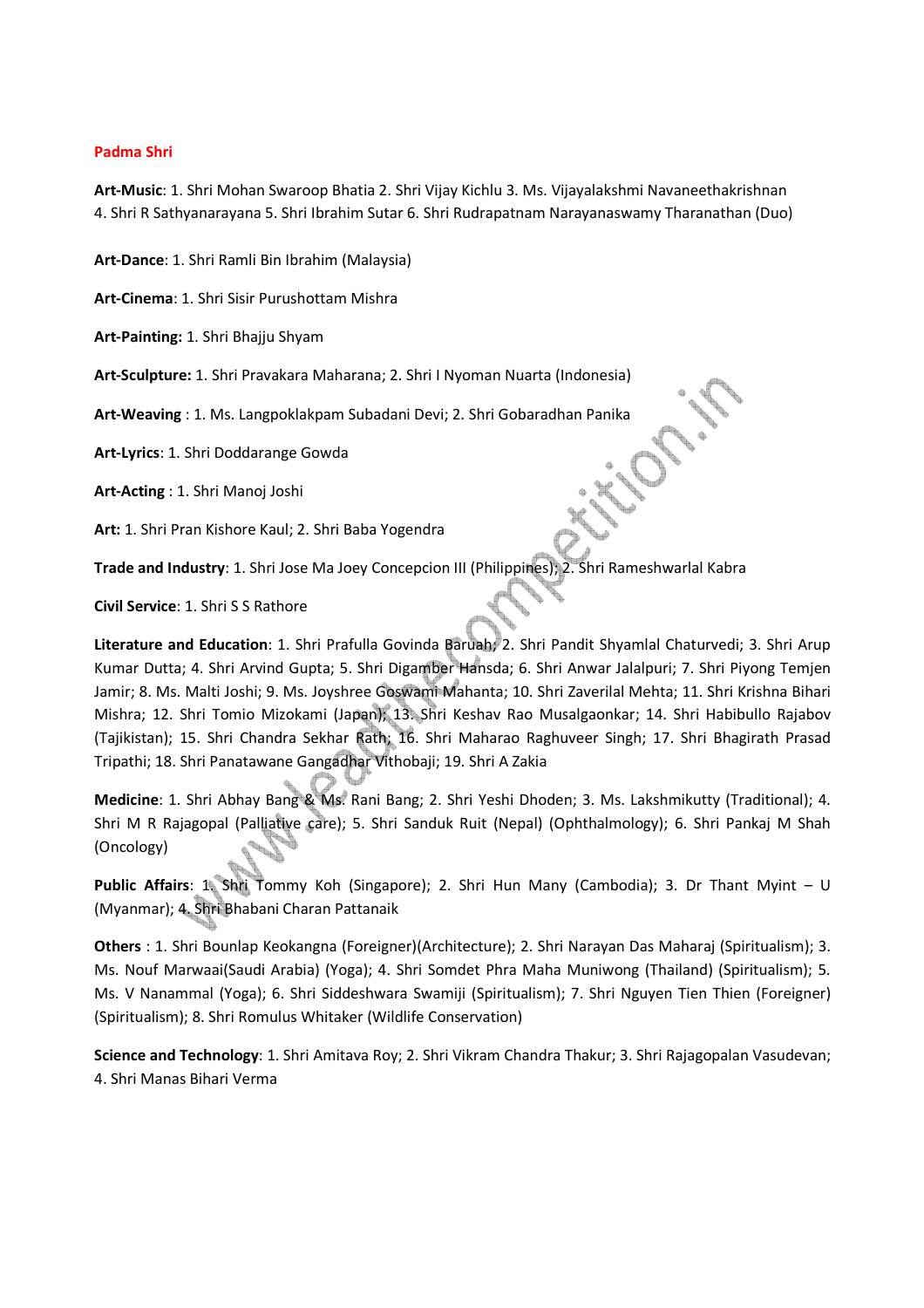**Social Work**: 1. Shri Damodar Ganesh Bapat; 2. Shri Sudhanshu Biswas; 3. Ms. Sitavva Joddati; 4. Ms. Subhasini Mistry; 5. Ms. Sulagitti Narasamma; 6. Shri Malai Haji Abdullah Bin Malai Haji Othman (Brunei Darussalam); 7. Shri Sampat Ramteke(Posthumous); 8. Ms. Lentina Ao Thakkar

**Sports**: 1. Ms. Saikhom Mirabai Chanu (Weightlifting); 2. Shri Somdev Devvarman (Tennis); 3. Shri Murlikant Petkar (Swimming); 4. Shri Kidambi Srikanth (Badminton)

**Future of Production Report by World Economic Forum**

Top FIVE countries: 1. Japan; 2. South Korea; 3. Germany; 4. Switzerland; 5. China

Rank of India: 30

India has been categorised under Legacy Countries

1. **Leading**: Countries with a strong production base today that exhibit a high level of readiness for the future through strong performance across the Drivers of Production component.

2. **Legacy**: Countries with a strong production base today that are at risk for the future due to weaker performance across the Drivers of Production component.

3. **High-Potential**: Countries with a limited production base today that score well across the Drivers of Production component, indicating that capacity exists to increase production in the future depending on priorities within the national economy.

4. **Nascent**: Countries with a limited production base today that exhibit a low level of readiness for the future through weak performance across the Drivers of Production component.

**National Bravery Awards 2017**

Awarded by: **Indian Council for Child Welfare**

Bharat Award: **Nazia** (Uttar Pradesh)

Geeta Chopra Award: **Netravati Chavan** (Karnataka)

Sanjay Chopra Award: **Karanbeer Singh** (Punjab)

Bapu Gaidhani Award: Betshwajohn Peinlang (Meghalaya); Mamata Dalai (Odisha); Sebastian Vincent (Kerala); Laxmi Yadav (Chhattisgarh); Mansha N, N. Shangpon Konyak, Yoaknei, Master Chingai Wangsa (all from Nagaland); Samridhi Sushil Sharma (Gujarat); Zonuntluanga, F. Lalchhandama (both from Mizoram); Pankaj Semwal (Uttarakhand), Nadaf Ejaj Abdul Rauf (Maharashtra), Loukrakpam Rajeshwori Chanu (Manipur) and Pankaj Kumar Mahanta (Odisha).

## **KHELO INDIA**

Khelo India is Union Sports Ministry's initiative to scout for talent at the grassroot level and provide it substantial long-term scholarship.

Launched from: **31 Jan 2018**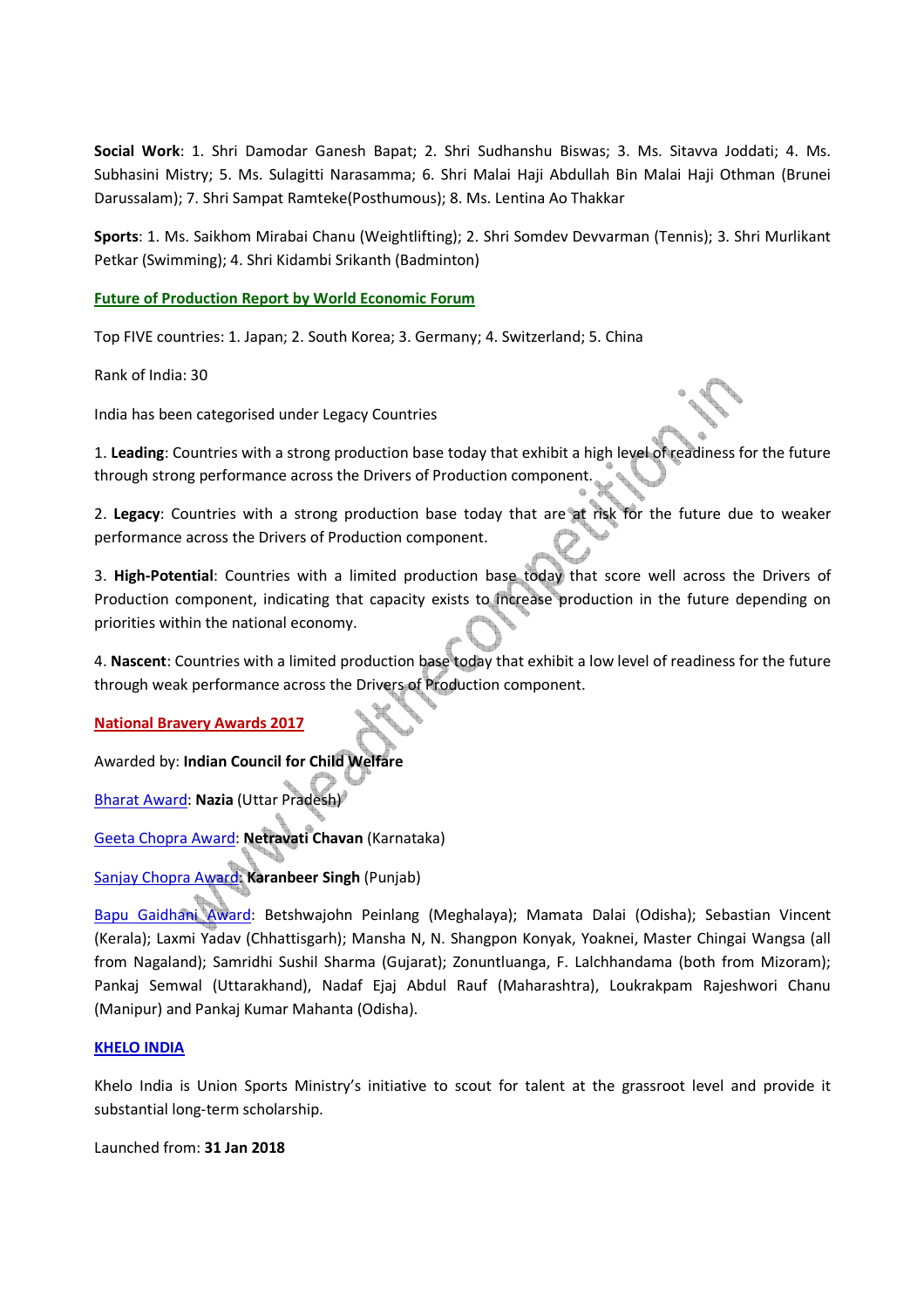#### Mascot: **Vijay** the tiger and **Jaya** the black buck

Anthem: Aur khelna chahte hai hum (और खेलना चाहते हैं हम)

The anthem is conceptualized by **Ogilvy**, composed by **Louis Bank** and the film has been produced by Nirvana Films.

#### **Facts about Virtual ID for AADHAR**

The Virtual ID is a random 16-digit number.

The ID can be generated as many time as possible.

The older ID gets automatically cancelled once a fresh one is generated.

Users can go to the UIDAI website to generate their virtual ID which will be valid for a defined period of time, or till the user decides to change it.

The ID, along with the biometrics of the user, would give any authorised agency, like a mobile company, limited details like name, address and photograph, which are enough for any verification.

Agencies that undertake authentication would not be allowed to generate the Virtual ID on behalf of the user.

The Aadhaar-issuing body will start accepting the 'Virtual ID' from March 1, 2018.

The 'Virtual ID' will be made compulsory for all agencies undertaking authentication from June 1, 2018

## **Launch of PSLV-C40**

#### Launch date: **12 Jan 2018**

Launched from: Satish Dhawan Space Center, Sriharikota

Main satellite launched: **Cartosat-2** Series Remote Sensing Satellite. (710 kg)

Other Indian satellites launched with the vehicle: INS-1C (11 kg) and Microsat (100 kg)

Note: 28 international customer satellites belonging to Canada, Finland, France, Republic of Korea, UK and the USA were also launched by PSLV-C40. So far, PSLV has successfully launched 51 Indian satellites and 237 customer satellites from abroad.

## **Golden Globe Awards 2018**

Best Motion Picture - Drama: **Three Billboards outside Ebbing, Missouri**

Best Motion Picture - Musical or Comedy: **Lady Bird**

Best Actress in Motion Picture - Drama: Frances McDormand (Three Billboards outside Ebbing, Missouri)

Best Actor in Motion Picture - Drama: Gary Oldman (Darkest Hour)